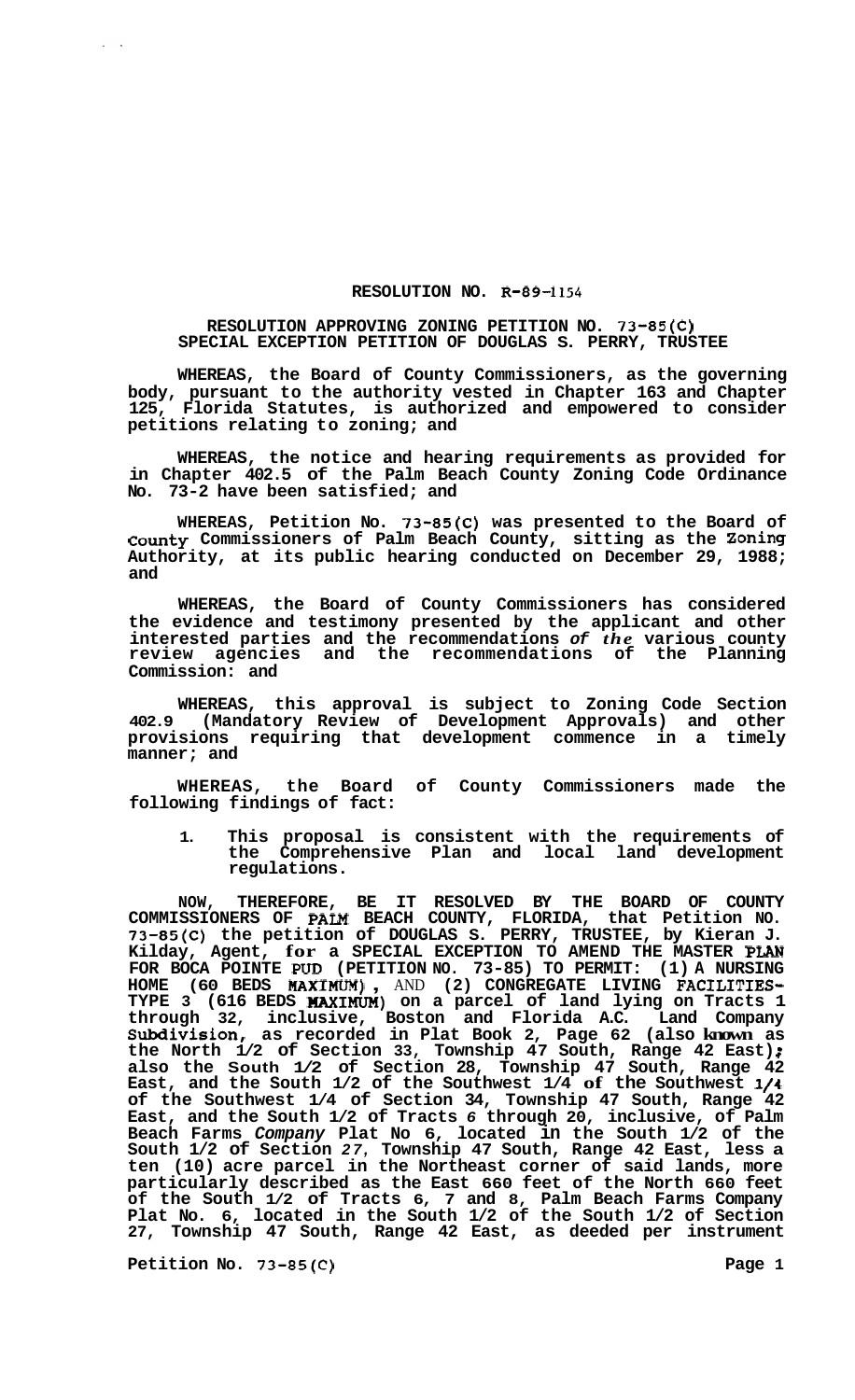**recorded, in Official Record Book 1863, Page 240 and all of Tracts** *6* **through 20, inclusive, of Palm Beach Farms Company Plat No. 6, located in the North 1/2 of Section 34, Township 47 South, Range 42 East. Said property located on the east side of Florida's Turnpike and on the north side of Hillsboro Canal, being located on the east and west sides of Powerline Road** and **the north and south sides of S.W. 18th Street, in a RS-Residential Single Family Zoning District, was approved as advertised, subject to the following conditions:** 

- **1. Petitioner shall comply with all previous conditions of approval unless expressly modified herein.**
- **2. Prior to certification, the site plan shall be amended to indicate the following:** 
	- a. Conceptual graphic indicating the location of all **existing native vegetation to be preserved; and**
	- **b. Tabular information that indicates: i) Revised unit count for the PUD less the converted units; ii) Acreage breakdown for each use; and, iii) Revised density calculation for residential,** *CLF*  **and nursing home uses.**

**The tabular information shall be subject of final approval by the Zoning Division.** 

- **3. Prior to master plan certification the petitioner shall coordinate tabular information changes with the petitioner of record for Petition No. 73-85(B). The land use for Tract R and respective tabular shall be amended to indicate the most current information for both approvals simultaneously for Site Plan Review Committee. In the event that the petitioner for Petition No. 73-85(B) is postponed at the Planning Commission or respective Board of County Commission Hearing, beyond the date in which the petitioner for 73-85(C) is requesting final certification at Site Plan Review Committee Meeting, this condition shall not apply**
- **4. Prior to site plan certification, the site plan for Tract D shall indicate the following:** 
	- **a. All existing native vegetation to be preserved:**
	- **b. Required drop-off area that satisfies the criteria set forth in Section 500.37 of the Zoning Code:**
	- **c. All supplemental property development regulations as outlined in Section 500.37.E.l-10;**
	- **d. Required elevations of the proposed structures; and,**
	- **e. Tabular information indicating:**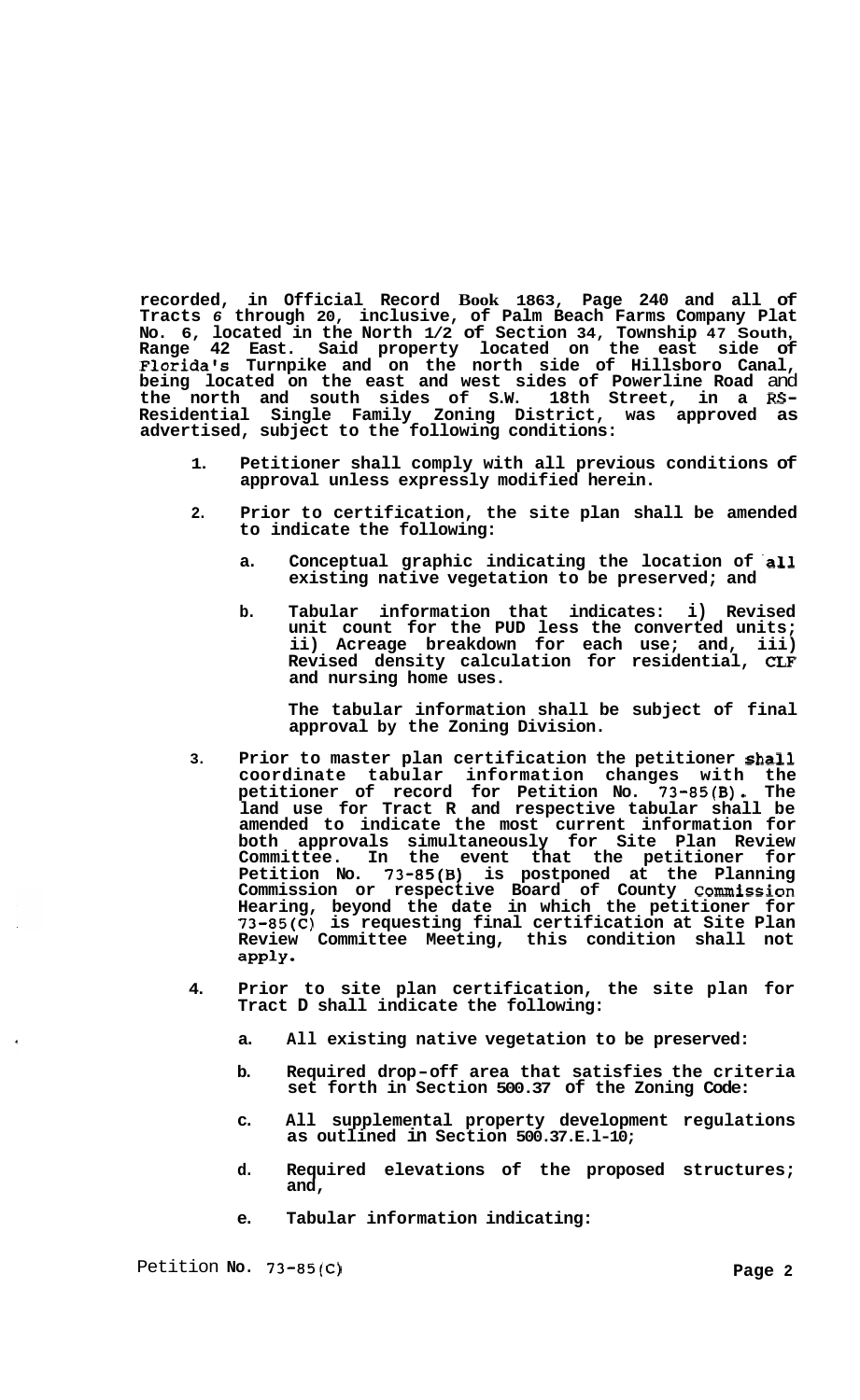- **1. Number of beds;**
- **2. Number of live in Staff;**
- **3. Number of rooms; and**
- **4. Square footage calculations for all common areas.**

**The area indicated for reserve parking shall be located exclusive of any preservation areas or required activity areas.** 

- **5. Prior to site plan certification for Parcel D, the petitioner shall submit a letter from the master association of the planned unit development stating**  that the architectural character proposed for **development within Tract D is compatible and in conformance with the Planned Unit Development Architectural Guidelines.**
- **6. Use of the site shall be limited to a congregate living facility supporting a maximum of 616 residents,**  including resident staff, and a nursing home supporting **a maximum of 60 beds.**
- *7.*  **The developer shall preserve existing native vegetation on site and shall incorporate the vegetation into the project design. Clearing shall be limited to the developable area, retention areas, right-of-way and building pods. Areas of existing vegetation to be preserved shall be shown upon the site plan prior to Site Plan Review Committee certification,. These**  preservation areas shall receive appropriate protection **from damage and disturbance in accordance with, Section 500.36 of the Zoning Code during the site development and construction phase.**
- **8. Prior to site plan certification of any site plan for "Tract D" the petitioner shall submit a tree survey to facilitate a pragmatic approach towards tree preservation.**
- **9. All structures proposed for the eastern ::300 feet portion of Tract nDw shall be limited to two (2) stories. All other structures on Tract nD" shall be limited to a maximum five (5) stories** *in* **height.**
- **10. All proposed outdoor lighting used to illurnhate the premises shall be low intensity and directed away from adjacent residentially zoned property and ahall not exceed fifteen (15) feet in height.**
- **11. A minimum of a fifty (50) foot buffer shall be maintained from the east property line.**
- **12. Along the east property line, the petitioner shall preserve all native understory and canopy vegetation**

*Petition* **No. 73-85 (C) Page 3** 

**c**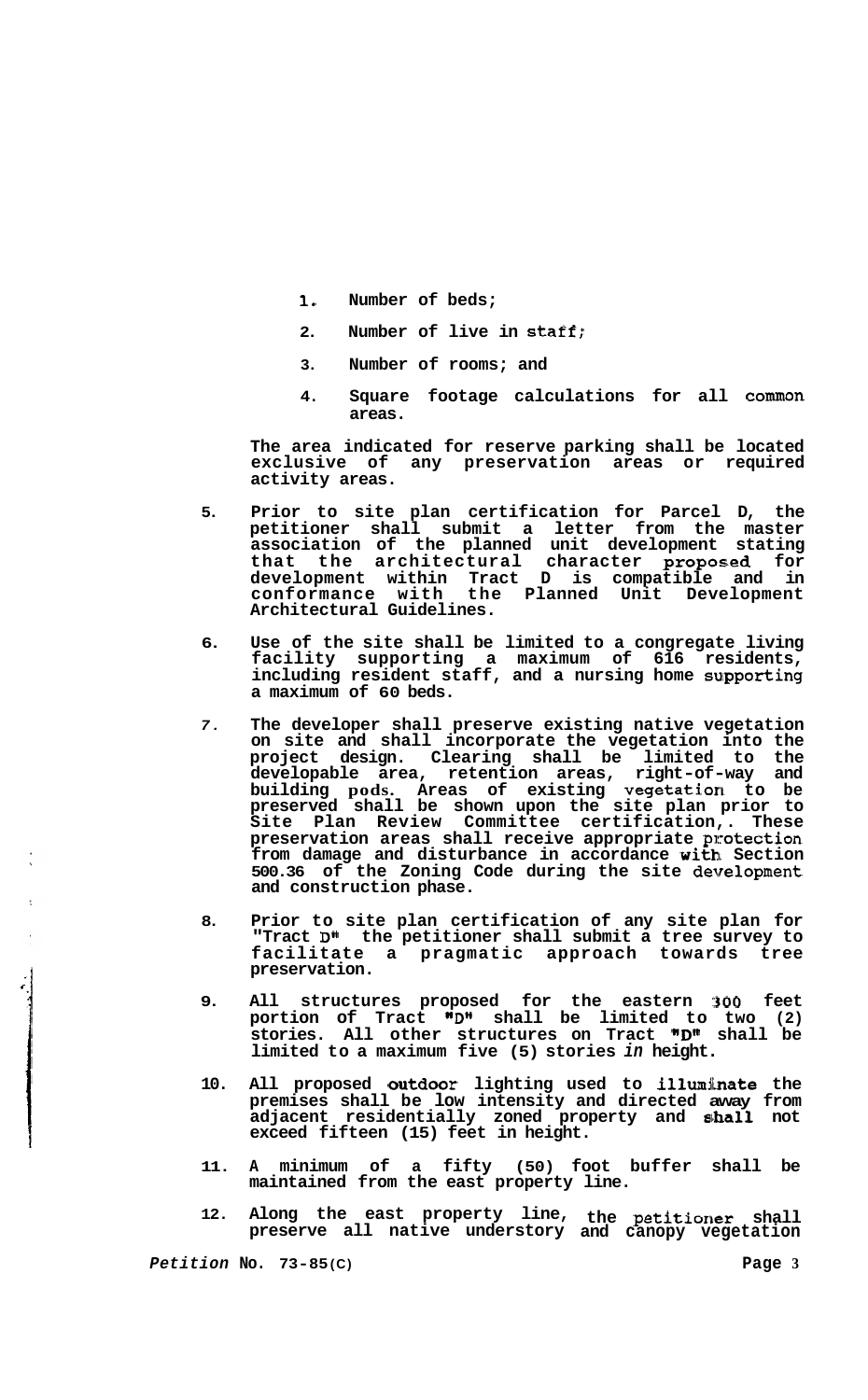**within the fifty (50) foot buffer. Where existing vegetation does not provide a visual screen the petitioner shall install minimum twelve (12) foot high**  native canopy trees for each twenty (20) lineal feet of **buffer and a continuous massing of native understory vegetation.** 

- **13. Sewer service is available to the property. Therefore, no septic tank shall be permitted on the site.**
- **14. Water service is available to the property. Therefore, no well shall be permitted on the site to provide potable water.**
- **15. The petitioner shall construct a left turn hne and right turn lane on Via De Sonrisa Del Sur at each of the project's access roads concurrent with onsite paving and drainage improvements. Construction shall be completed prior to the issuance of a Certificate of Occupancy.**
- **16. Prior to Master Plan approval, the petitioner shall update Boca Pointels Master Plan to reflect:** 
	- **a. Existing plats of record for the separate tracts including plat name, plat book and page:**
	- **b. Tract access locations, proposed and existiag;**
	- **c. Right-of-way widths: and,**
	- d. Site plan exhibit number on separate tracts as **receive Site Plan approval.**
- **17. The property owner shall plat the subject property in**  accordance with provisions of Palm Beach County's **Subdivision Platting Ordinance 73-4 as amended.**
- **18. Failure to comply with any conditions of approval may**  result in the denial or revocation of a building **permit: the issuance of a stop work order; the denial of a Certificate of Occupancy on any building or structure: or the denial or revocation of any pe::mit or approval for** *any* **developer-owner** , **commercial-owner,**  approval for any developer-owner, commercial-owner, lessee, or user of the subject property. Appeals from approval for *any* developer owner, commercial owner,<br>lessee, or user of the subject property. Appeals from<br>such action may be taken to the Palm Beach County Board **of Adjustment or as otherwise provided in the Palm Beach County Zoning Code.**
- 19. Graphics exhibited in the Public Hearings shall be submitted to the Zoning Division, simultaneously with **submittal of Tract "D1@ to Site Plan Review.**

 $\mathcal{F}_{\mathcal{A}}$